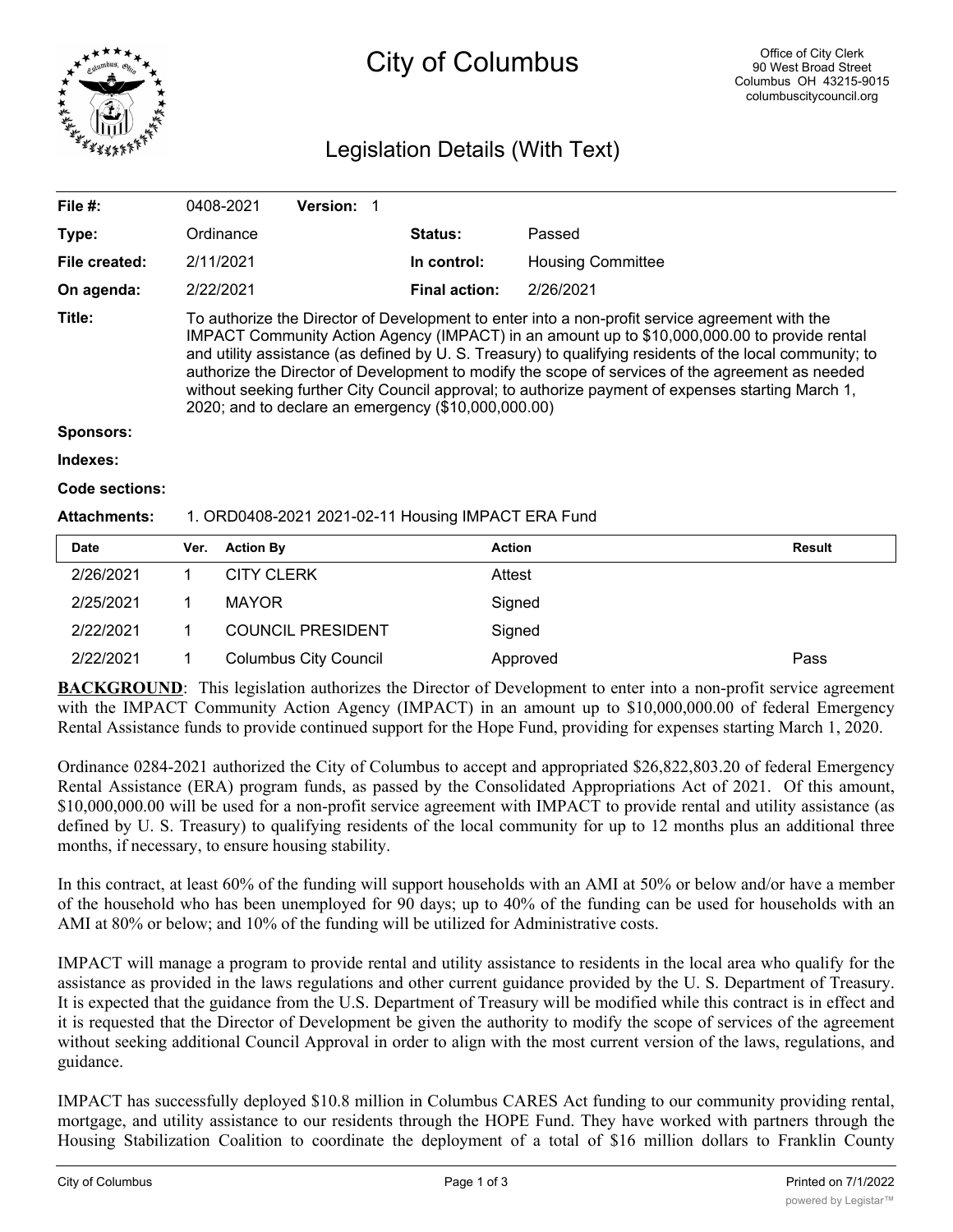#### **File #:** 0408-2021, **Version:** 1

residents, serving approximately 7,200 families through the end of 2020.

The services included in this agreement cannot be provided by existing city employees because these services are beyond the City's current staffing capacity to provide.

Emergency action is requested to provide continuation of services.

**FISCAL IMPACT**: Funding is provided to the City of Columbus from the Consolidated Appropriations Act of 2021 passed by Congress and signed into law December 27, 2020.

**CONTRACT COMPLIANCE:** the vendor's vendor number is 001447 and is valid from 12/16/2019-12/16/2021

To authorize the Director of Development to enter into a non-profit service agreement with the IMPACT Community Action Agency (IMPACT) in an amount up to \$10,000,000.00 to provide rental and utility assistance (as defined by U. S. Treasury) to qualifying residents of the local community; to authorize the Director of Development to modify the scope of services of the agreement as needed without seeking further City Council approval; to authorize payment of expenses starting March 1, 2020; and to declare an emergency (\$10,000,000.00)

**WHEREAS,** the Director of the Department of Development desires to enter into a contract with IMPACT Community Action Agency (IMPACT) and authorize payment of expenses beginning March 1, 2020, to provide rental and utility assistance (as defined by U. S. Treasury) to qualifying residents of the local community for up to 12 months; and

**WHEREAS**, at least 60% of the funding will support households with an AMI at 50% or below and/or have a member of the household who has been unemployed for 90 days; up to 40% of the funding can be used for households with an AMI at 80% or below; and 10% of the funding will be utilized for Administrative costs; and

**WHEREAS**, it is expected that the guidance from the U.S. Department of Treasury will be modified while this contract is in effect and it is requested that the Director of Development be given the authority to modify the scope of services of the agreement without seeking additional Council Approval in order to align with the most current version of the laws, regulations, and guidance; and

**WHEREAS,** IMPACT Community Action Agency (IMPACT) is a non-profit organization with a commitment to reduce poverty in the community through providing emergency assistance empowerment services, energy assistance and outreach and engagement; and

**WHEREAS**, the COVID-19 pandemic has resulted in much needed assistance when low income households have seen significant decreases in personal income due to COVID-19 and the public health emergency; and

**WHEREAS,** expenditure of ERA funding to provide low income households with financial assistance is necessary to address reduced income needed to pay rent and utility expenses caused by the COVID-19 public health emergency; and

**WHEREAS**, such expenditure of funds has not been previously accounted for in the 2021 Budget; and

**WHEREAS,** an emergency exists in the usual daily operation of the Department of Development in that it is immediately necessary to authorize the Director to enter into a non-profit service agreement with IMPACT Community Action Agency (IMPACT) to provide rental and utility assistance services, all for the preservation of the public health, peace, property, safety and welfare; and **NOW THEREFORE**,

### **BE IT ORDAINED BY THE COUNCIL OF THE CITY OF COLUMBUS:**

**SECTION 1**: That the Director of the Department of Development is hereby authorized to enter into a non-profit services agreement with IMPACT Community Action Agency (IMPACT) in an amount up to \$10,000,000.00; is authorized to make payment for expenses starting March 1, 2020, for the purpose of providing rental and utility assistance